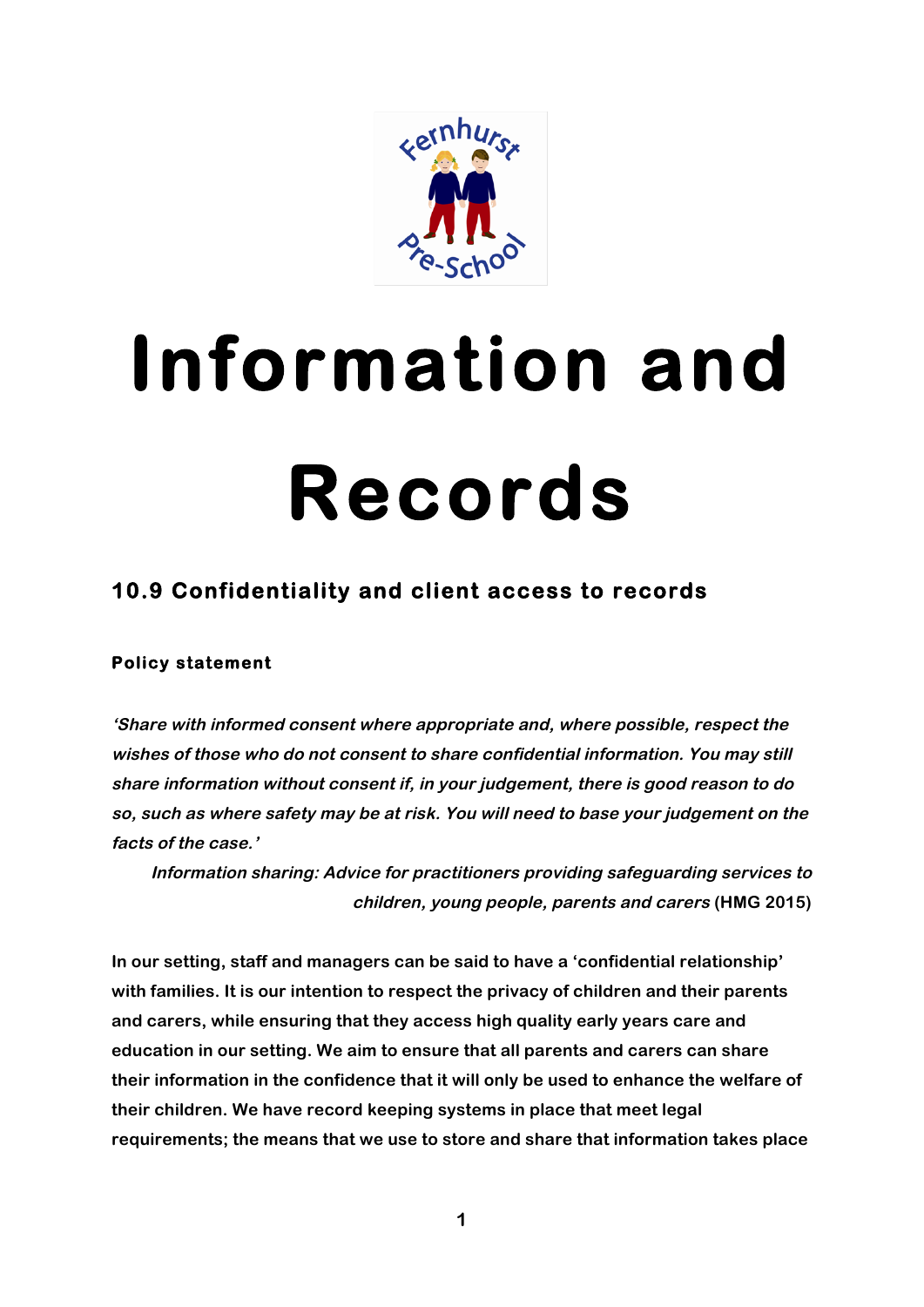**within the framework of the General Data Protection Regulations (2018) and the Human Rights Act (1998).** 

#### **Confidentiality procedures**

- § **Most things that happen between the family, the child and the setting are confidential to our setting. In exceptional circumstances information is shared, for example with other professionals or possibly social care or the police.**
- § **Information shared with other agencies is done in line with our Information Sharing Policy.**
- § **We always check whether parents regard the information they share with us to be confidential or not.**
- § **Some parents may share information about themselves with other parents as well as with our staff; we cannot be held responsible if information is shared by those parents whom the person has 'confided' in.**
- § **Information shared between parents in a discussion or training group is usually bound by a shared agreement that the information is confidential to the group and not discussed outside of it. We are not responsible should that confidentiality be breached by participants.**
- § **We inform parents when we need to record confidential information beyond the general personal information we keep (see our Children's Records Policy and Privacy Notice) - for example with regard to any injuries, concerns or changes in relation to the child or the family, any discussions with parents on sensitive matters, any records we are obliged to keep regarding action taken in respect of child protection and any contact and correspondence with external agencies in relation to their child.**
- § **We keep all records securely (see our Children's Records Policy and Privacy Notice).**
- § **Most information is kept in a manual file or electronically. Our staff may use a computer to type reports, or letters. Where this is the case, the typed document is deleted from the PC and only the hard copy kept. We do not keep electronic records on children, other than the register and financial data.**
- § **Where it is helpful to keep an electronic copy, we download it onto a disc, labelled with the child's name and kept securely in the child's file.**
- § **Our staff discuss children's general progress and well-being together in meetings, but more sensitive information is restricted to our Manager and the child's key person, and is shared with other staff on a need to know basis.**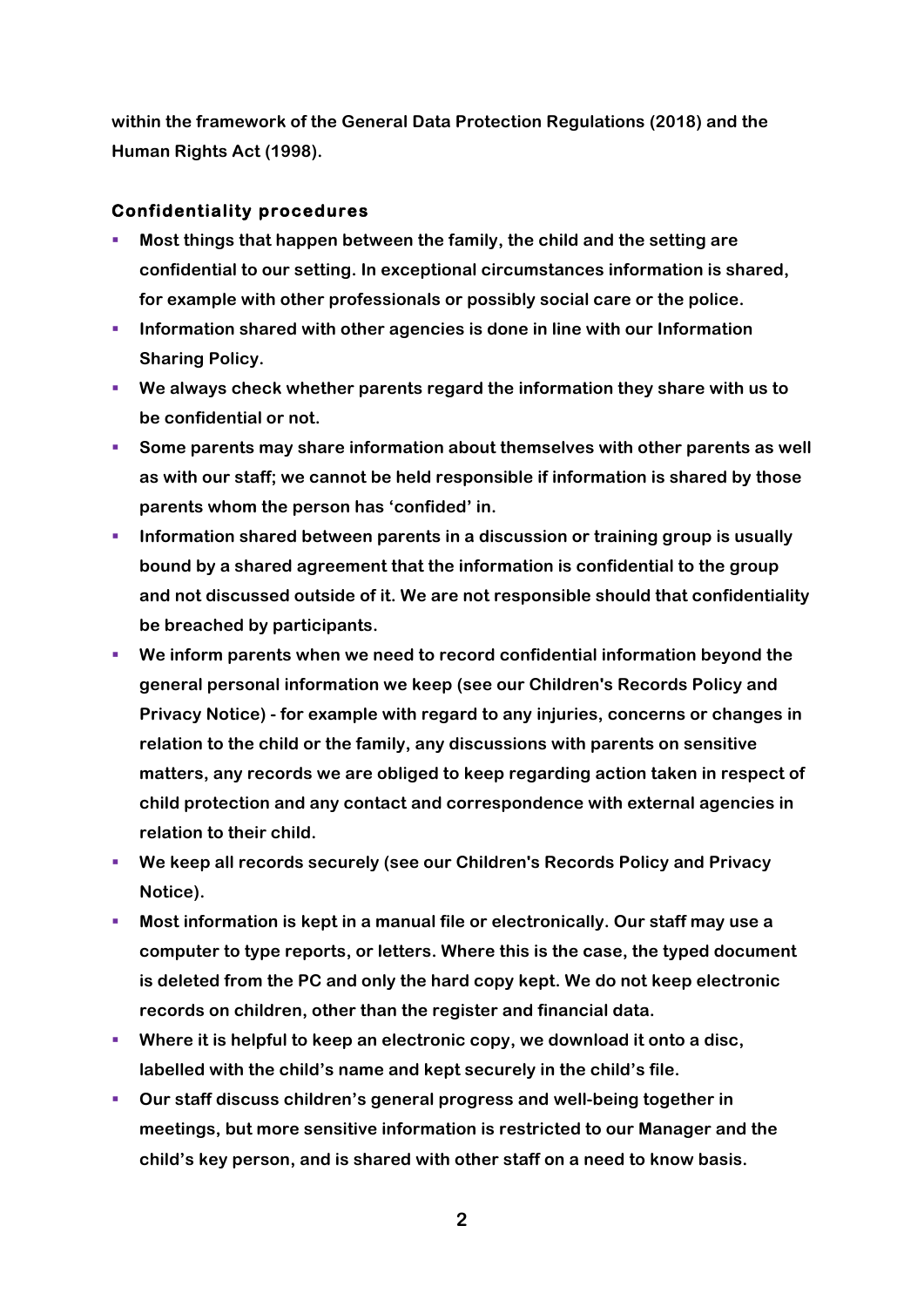- § **We do not discuss children with other parents or anyone else outside of the setting.**
- § **Our discussions with other professionals take place within a professional framework and not on an informal or ad-hoc basis.**
- § **Where third parties share information about an individual; our practitioners and Manager check if it is confidential, both in terms of the party sharing the information and of the person whom the information concerns.**

### **Client access to records procedures**

**Parents may request access to any confidential records we hold on their child and family following the procedure below:**

- § **The parent is the 'subject' of the file in the case where a child is too young to give 'informed consent' and has a right to see information that our setting has compiled on them.**
- § **Any request to see the child's personal file by a parent or person with parental responsibility must be made in writing to the setting Manager.**
- § **We acknowledge the request in writing, informing the parent that an arrangement will be made for him/her to see the file contents, subject to third party consent.**
- § **Our written acknowledgement allows one month for the file to be made ready and available. We will be able to extend this by a further two months where requests are complex or numerous. If this is the case, We will inform you within one month of the receipt of the request and explain why the extension is necessary**
- § **A fee may be charged for repeated requests, or where a request requires excessive administration to fulfil.**
- § **Our written acknowledgement allows 40 working days for the file to be made ready.**
- § **Our Manager informs their line manager, who in this case is the Chair of the committee.**
- § **Our Manager goes through the file with the Chair and ensures that all documents have been filed correctly, that entries are in date order and that there are no missing pages. They note any information, entry or correspondence or other document which mentions a third party.**
- § **We write to each of those individuals explaining that the subject has requested sight of the file, which contains a reference to them, stating what this is.**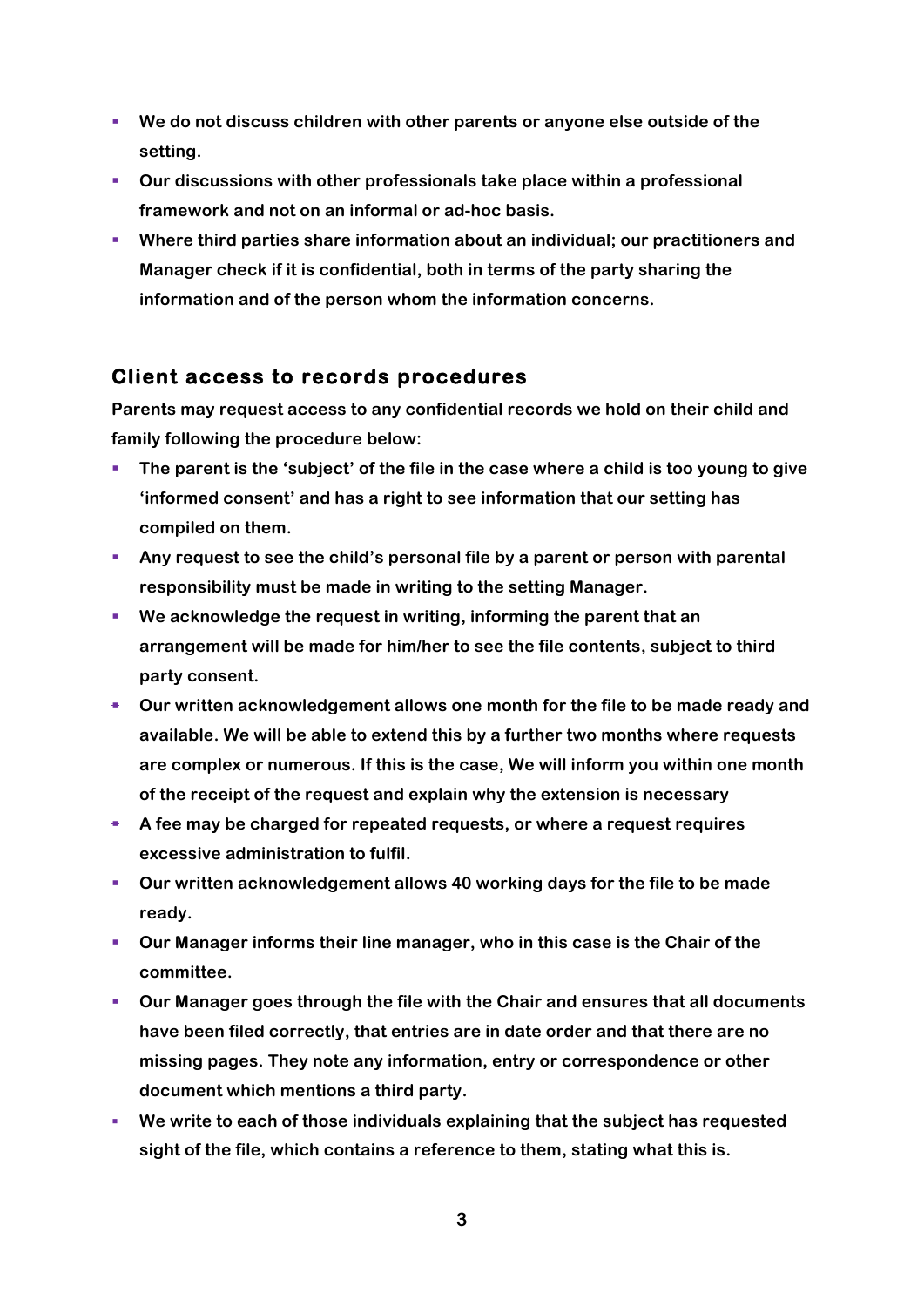- § **They are asked to reply in writing to our Manager giving or refusing consent for disclosure of that material.**
- § **We keep copies of these letters and their replies on the child's file.**
- § **'Third parties' include each family member noted on the file; so where there are separate entries pertaining to each parent, step parent, grandparent etc, we write to each of them to request third party consent.**
- § **Third parties also include workers from any other agency, including children's social care and the health authority for example. Agencies will normally refuse consent to share information, preferring instead for the parent to be redirected to those agencies for a request to see their file held by that agency.**
- § **Members of our staff should also be written to, but we reserve the right under the legislation to override a refusal for consent or to just delete the name of the staff member and not the information. We may grant refusal if the member of staff has provided information that could be considered 'sensitive' and the staff member may be in danger if that information is disclosed; or if that information is the basis of a police investigation. However, if the information is not sensitive, then it is not in our interest to withhold that information from a parent. In each case this should be discussed with members of staff and decisions recorded.**
- § **When we have received all the consents/refusals our Manager takes a photocopy of the complete file. On the copy of the file, our Manager removes any information that a third party has refused consent for us to disclose and blank out any references to the third party, and any information they have added to the file, using a thick marker pen.**
- § **The copy file is then checked by the Chair and legal advisors to verify that the file has been prepared appropriately.**
- § **What remains is the information recorded by the setting, detailing the work initiated and followed by them in relation to confidential matters. This is called the 'clean copy'.**
- § **We photocopy the 'clean copy' again and collate it for the parent to see.**
- § **Our Manager informs the parent that the file is now ready and invite[s] him/ her to make an appointment to view it.**
- § **Our Manager and the Chair meet with the parent to go through the file, explaining the process as well as what the content of the file records about the child and the work that has been done. Only the person(s) with parental responsibility can attend that meeting, or the parent's legal representative or interpreter.**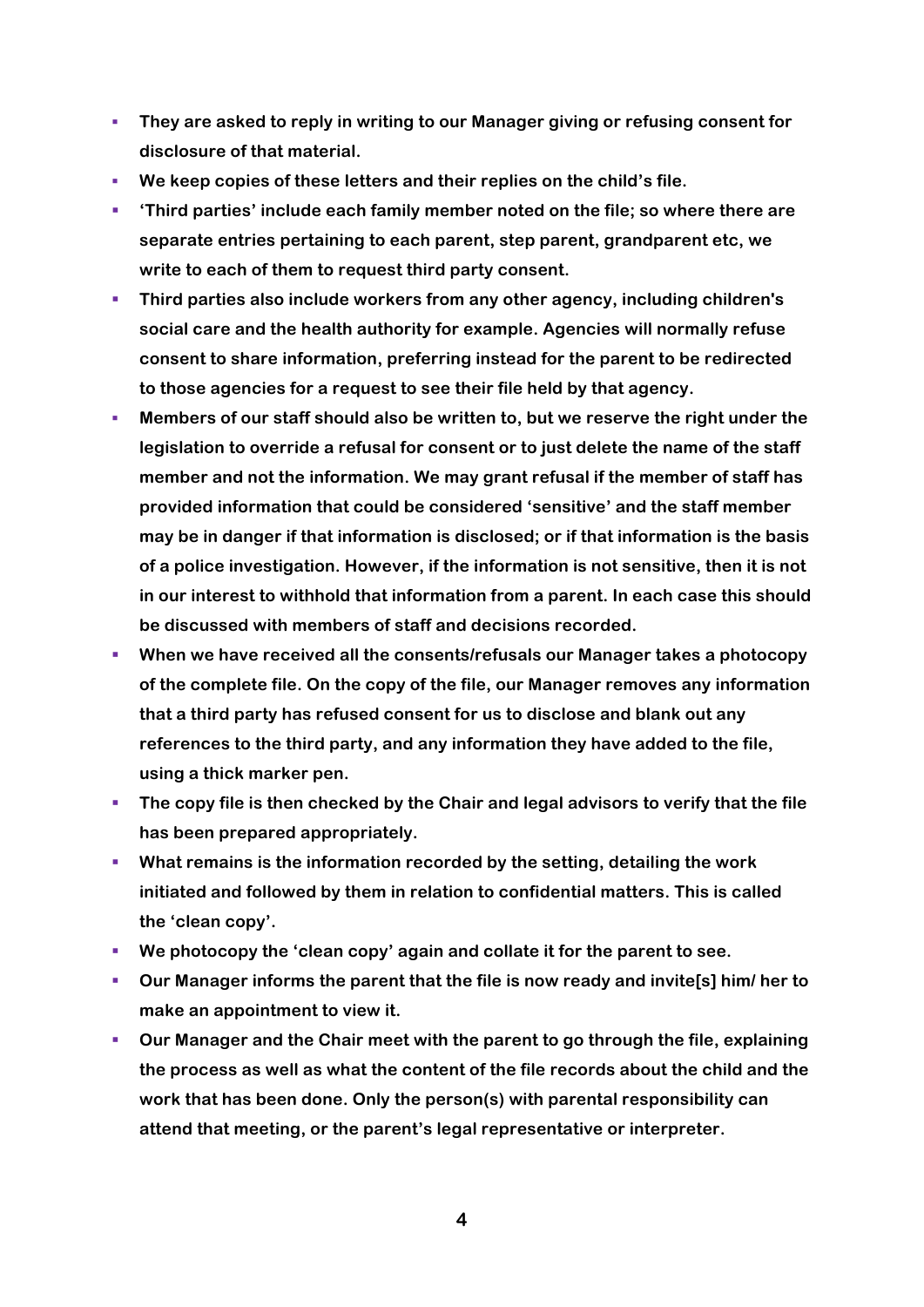- § **The parent may take a copy of the prepared file away; but, to ensure it is properly explained to and understood by the parent, we never hand it over without discussion.**
- § **It is an offence to remove material that is controversial or to rewrite records to make them more acceptable. Our recording procedures and guidelines ensure that the material reflects an accurate and non-judgemental account of the work we have done with the family.**
- **EXPLED IF A parent feels aggrieved about any entry in the file, or the resulting outcome, then we refer the parent to our complaints procedure.**
- § **The law requires that the information we hold must be held for a legitimate reason and must be accurate. If a parent says that the information we hold is inaccurate, then the parent has a right to request for it to be changed. However, this only pertains to factual inaccuracies. Where the disputed entry is a matter of opinion, professional judgement, or represents a different view of the matter than that held by the parent, we retain the right not to change that entry, but we can record the parent's view of the matter. In most cases, we would have given a parent the opportunity at the time to state their side of the matter, and it would have been recorded there and then.**
- § **If there are any controversial aspects of the content of a child's file, we must seek legal advice. This might be where there is a court case between parents, where social care or the police may be considering legal action, or where a case has already completed and an appeal process is underway.**
- § **We never 'under-record' for fear of the parent seeing, nor do we make 'personal notes' elsewhere.**

**Telephone advice regarding general queries may be made to The Information Commissioner's Office Helpline 0303 123 1113.**

**All the undertakings above are subject to the paramount commitment of our setting, which is to the safety and well-being of the child. Please see also our policy on Safeguarding Children and Child Protection.**

#### **Legal framework**

- § **General Data Protection Regulations (GDPR) (2018)**
- § **Human Rights Act (1998)**